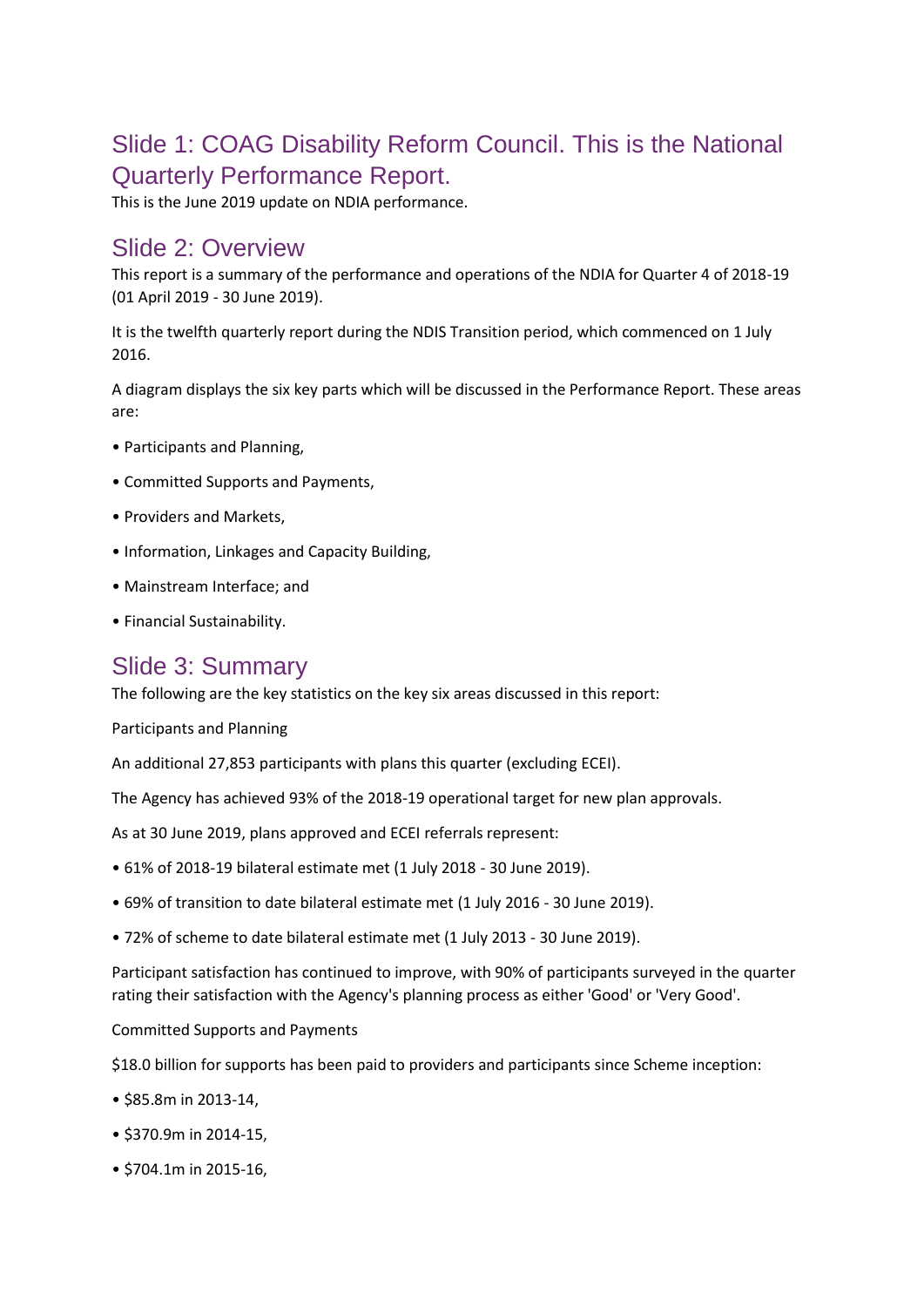- \$2,181.4m in 2016-17,
- \$5,387.2m in 2017-18,
- \$9,289.0m in 2018-19.

Overall,

- 65% of committed supports were utilised in 2013-14,
- 75% in 2014-15,
- 75% in 2015-16,
- 67% in 2016-17,
- 70% in 2017-18.

The 2018-19 experience is still emerging.

The lower proportion of utilisation in 2016-17 and 2017-18 reflects the increased amount of participants who received their first plans in these years. Participants tend to utilise less of their first plan, compared with their second and subsequent plans, as it takes time to familiarise with the NDIS and decide which supports to use.

#### Providers and Markets

There were 21,510 registered providers as at 30 June 2019, representing a 6% increase for the quarter.

57% of registered providers were active as at 30 June 2019.

46% of registered providers are individuals/sole traders.

25% of registered providers are receiving 80-95% of payments made by the NDIA.

Note: The new NDIS Quality and Safeguards Commission (NQSC) has been established to regulate providers in NSW and SA from 1 July 2018, and other jurisdictions are due to be incorporated from July 2019.

Information, Linkages and Capacity Building

The Information, Linkages and Capacity Building (ILC) component of the NDIS aims to build the capacity of people with disability in Australia to achieve their goals and for them to be included in all aspects community life.

The NDIA has invested \$65.9 million during 2019 to States and Territories Governments, prior to the commissioning of new programs during 2019-20.

There were two national interim grant rounds administrated by the NDIA, namely the Disability People and Families Organisation (DPFO) and the Economic Participation grant rounds.

The NDIA will continue the progressive roll-out of funding programs throughout 2019. The first program National Information Program (NIP) opened on Friday 5 April 2019. The other three programs, Individual Capacity Building Program (ICBP), Mainstream Capacity Building Program and Economic and Community Participation Program will be released throughout 2019 and 2020.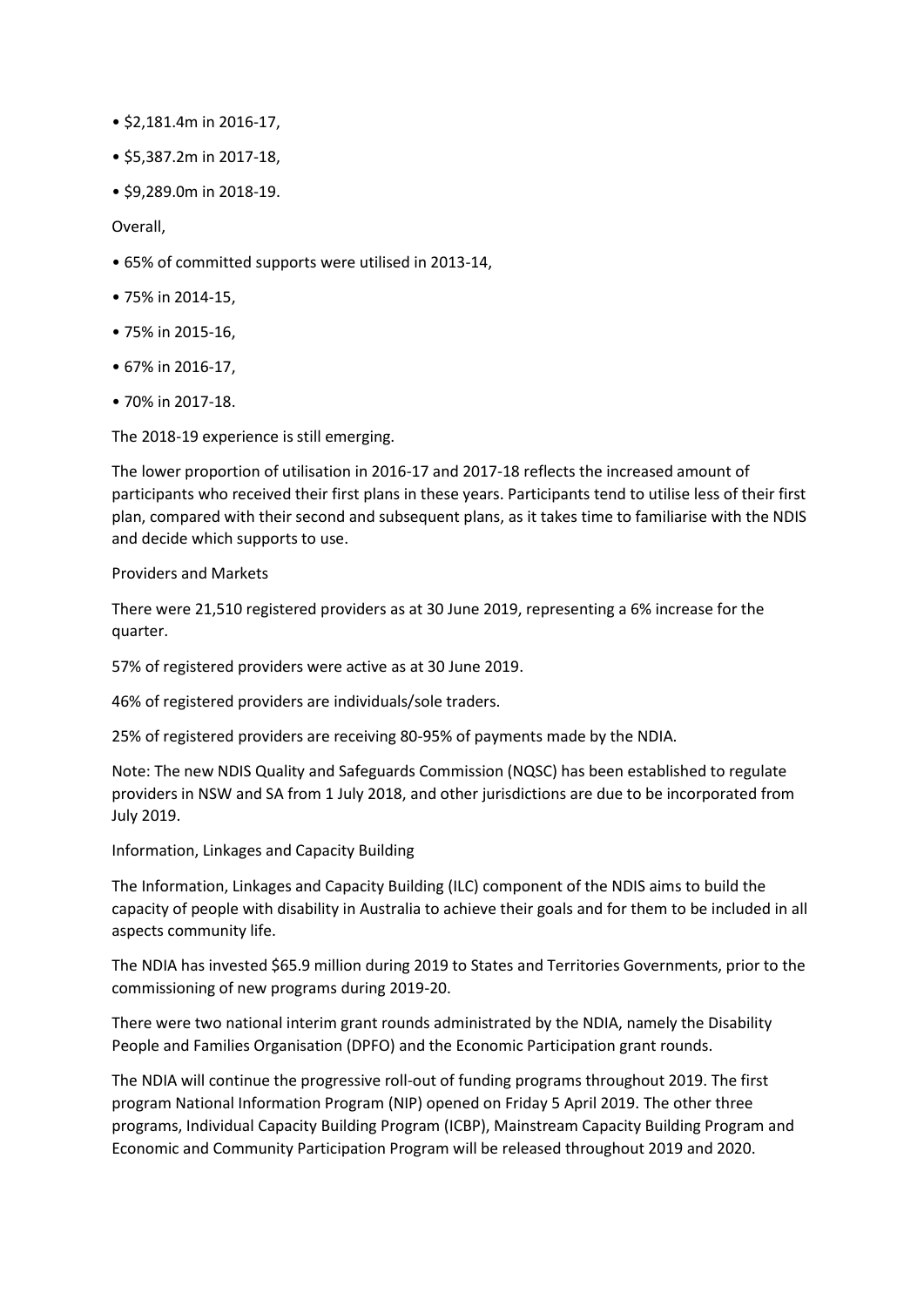In December 2018, the NDIA introduced the 'ILC Strategy Towards 2022' which guides the investment of ILC funds from 2019-20 to 2021-22. This strategy will see ILC administered through these four discrete, but complementary programs.

#### Mainstream Interface

93% of active participants with a plan approved in 2018-19 Q4 access mainstream services.

#### Financial Sustainability

The NDIS has been within budget each year of its operation. The NDIS remains within budget for 2018-19.

The primary drivers of costs to the NDIS include the number of participants, the amount of support allocated to each plan, how that allocated amount will change over time, the utilisation of individual supports, and the rate at which participants exit the Scheme. The current primary financial pressures relate to:

- Scheme access and ongoing eligibility.
- Participant costs.

Specific management responses include: participant pathway review, reference package and guided planning process, improved decision making for support independent living and specialist disability accommodation.

## Slide 4: Part 1: Participants and Planning

The NDIS nationally continues to grow with 27,853 additional participants with approved plans this quarter.

In total, over 298,000 participants have now been supported by the NDIS, with approximately one third of participants receiving support for the first time.

#### Slide 5: Summary

The NDIS has been transitioning to full-scheme according to phasing schedules bilaterally agreed by State/Territory and Commonwealth governments.

The following are the key statistics on Participants and Planning:

298,816 participants have now been supported by the NDIS, including children in the ECEI program.

27,853 initial plans approved in 2018-19 Q4, excluding children in the ECEI program (representing 10% growth since last quarter).

5,312 children are being supported in the ECEI program, with 1,288 additional referrals to the ECEI gateway confirmed in 2018-19 Q4.

99,537 people have received support for the first time.

93% of 2018-19 operational target met (1 July 2018 to 30 June 2019)\*.

72% of scheme to date bilateral estimate met (1 July 2013 to 30 June 2019).

61% of 2018-19 bilateral estimate met (1 July 2018 to 30 June 2019).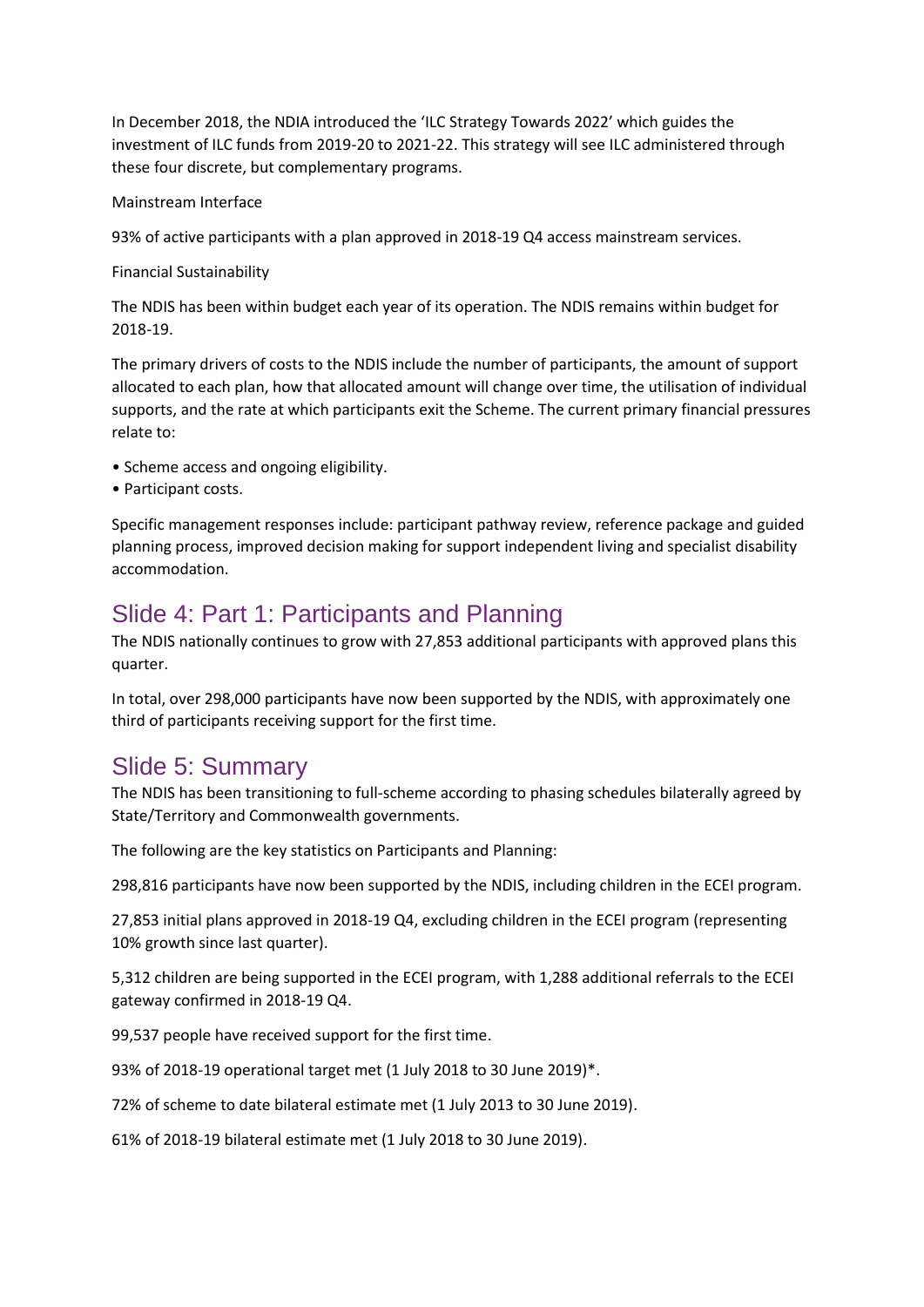\*Note: The operational target is based on actionable records, which are the records of participants who the NDIA have been able to contact based on the information provided, and who have 'access met' or 'in progress' status.

## Slide 6: Quarterly Intake

There are three charts. The first chart displays the number of participants with access met (Eligible) by Participant Entry point. The second chart displays the number of participants with approved plans by Participant Entry Point. The third chart displays the number of participants with approved plans by Participant Pathway Type.

2018-19 Q4

Of the 18,861 participants deemed 'eligible' this quarter 33% entered from an existing State/Territory program.

Of the 27,853 plan approvals this quarter, 47% had transitioned from an existing State/Territory program, 81% entered with a permanent disability and 4,274 were previously confirmed as ECEI as at 31 March 2019.

The diagram displays the following key statistics on quarterly intake:

25,433 access decisions.

18,861 access met.

27,853 plan approvals (excluding ECEI).

1,288 ECEI.

# Slide 7: Quarterly Intake Detail

A chart displays the change in plan approvals between the current and previous quarter.

Plan approval numbers have increased from 265,651 at the end of 2018-19 Q3 to 293,504 by the end of 2018-19 Q4, an increase of 27,853 approvals.

At the end of the quarter, 5,312 children are being supported in the ECEI gateway. Of these, 4,024 were previously confirmed as ECEI at 31 March 2019 and an additional 1,288 children entered the gateway this quarter.

The number of confirmed ECEI referrals reduced since 31 March 2019 mainly due to children who were in the ECEI gateway having an initial plan approved during the quarter. Children have also moved out of the ECEI gateway since 31 March 2019 for other reasons including where the child has been referred to appropriate mainstream services.

Overall, 7,489 participants with approved plans have exited the Scheme, resulting in 291,327 active participants (including ECEI) as at 30 June 2019.

There were 63,904 plan reviews this quarter. This figure relates to all participants who have entered the scheme.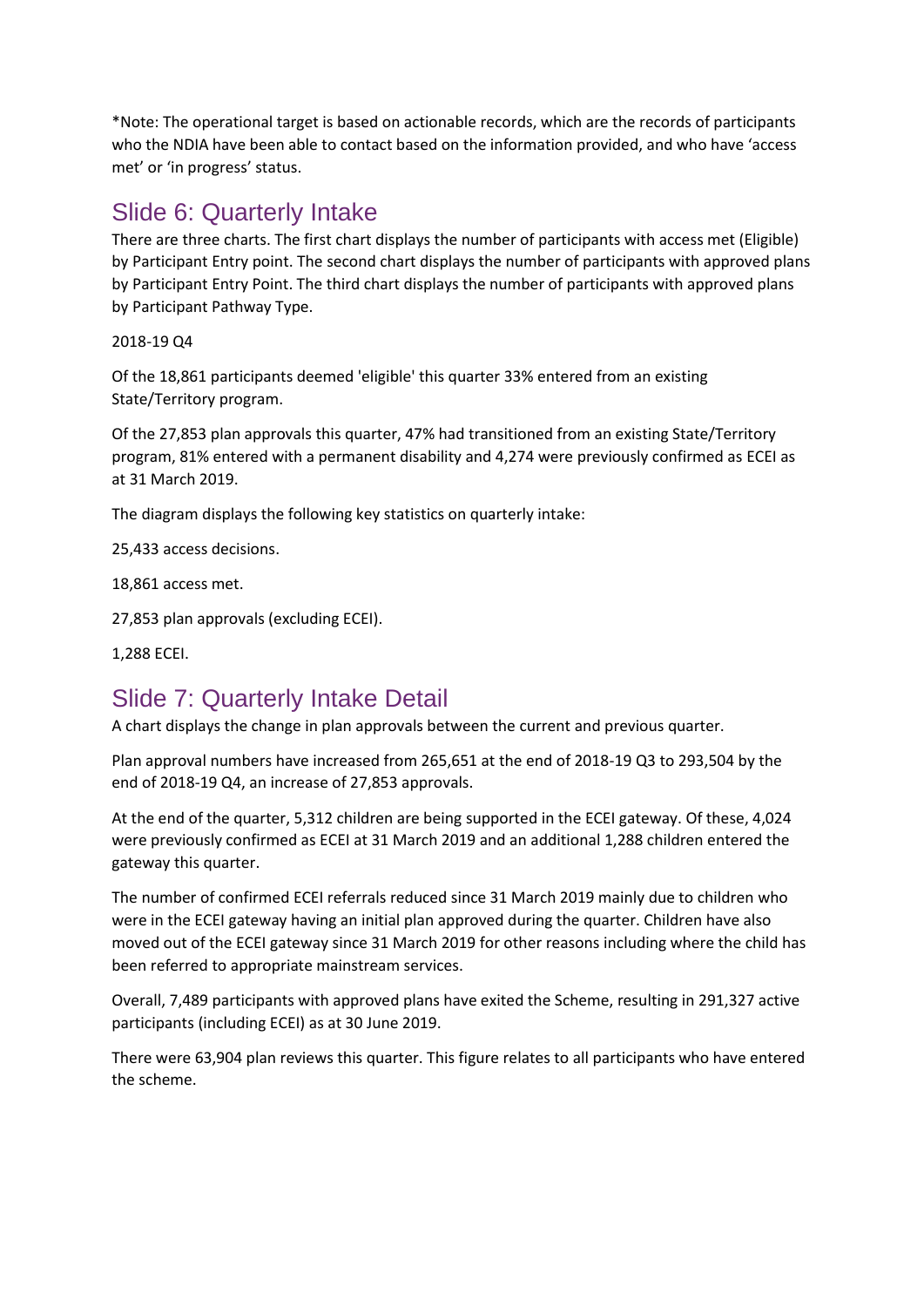# Slide 8: Cumulative Position

There are two charts. The first chart displays the comparison between the cumulative plan approvals and the bilateral estimate per quarter. The second chart displays the number of plan approvals by participant referral pathway.

At the end of 2018-19 Q4, the cumulative total number of participants that have received support is 298,816 (including 5,312 children supported through the ECEI gateway). Of these, 165,390 transitioned from an existing State/Territory program, 28,577 transitioned from an existing Commonwealth program and 99,537 participants have received support for the first time.

Overall, since 1 July 2013, there have been 375,494 people with access decisions.

Cumulative position reporting is inclusive of trial participants for the reported period and represents participants who have or have ever had an approved plan.

The following are the key statistics on the cumulative position:

93% of 2018-19 operational target met (1 July 2018 to 30 June 2019).

72% of scheme to date bilateral estimate met (1 July 2013 to 30 June 2019).

61% of 2018-19 bilateral estimate met (1 July 2018 to 30 June 2019).

293,504 plan approvals to date; 298,816 including 5,312 ECEI confirmed.

## Slide 9: Participant Profiles by Age Group

There are two charts. The first chart displays the number of participants with an approved plan by age group for the current quarter. The second chart displays the percentage of participants with an approved plan by the participant's age group. This chart compares the current quarter against all prior quarters.

Approximately 27% of participants entering in this quarter are aged 0 to 6 years, compared to 12% in prior quarters.

Note: The age eligibility requirements for the NDIS are based on the age as at the access request date. Participants with their initial plan approved aged 65+ have turned 65 since their access request was received.

### Slide 10: Participant Profiles by Disability Group

There are two charts. The first chart displays the number of participants with an approved plan by disability group for the current quarter. The second chart displays the percentage of participants with an approved plan by the participant's disability group. This chart compares the current quarter against all prior quarters.

Of the participants entering in this quarter, 12% had a primary disability of Psychosocial Disability compared with 8% in previous quarters. Further, 9% had a primary disability of Developmental Delay compared with 4% in previous quarters.

For the participants with a primary disability of Developmental Delay, the large increase was mainly driven by the increase in participants aged 0 to 6 years entering this quarter.

Note 1: Of the 4,874 active participants identified as having an intellectual disability, 549 (11%) have Down syndrome.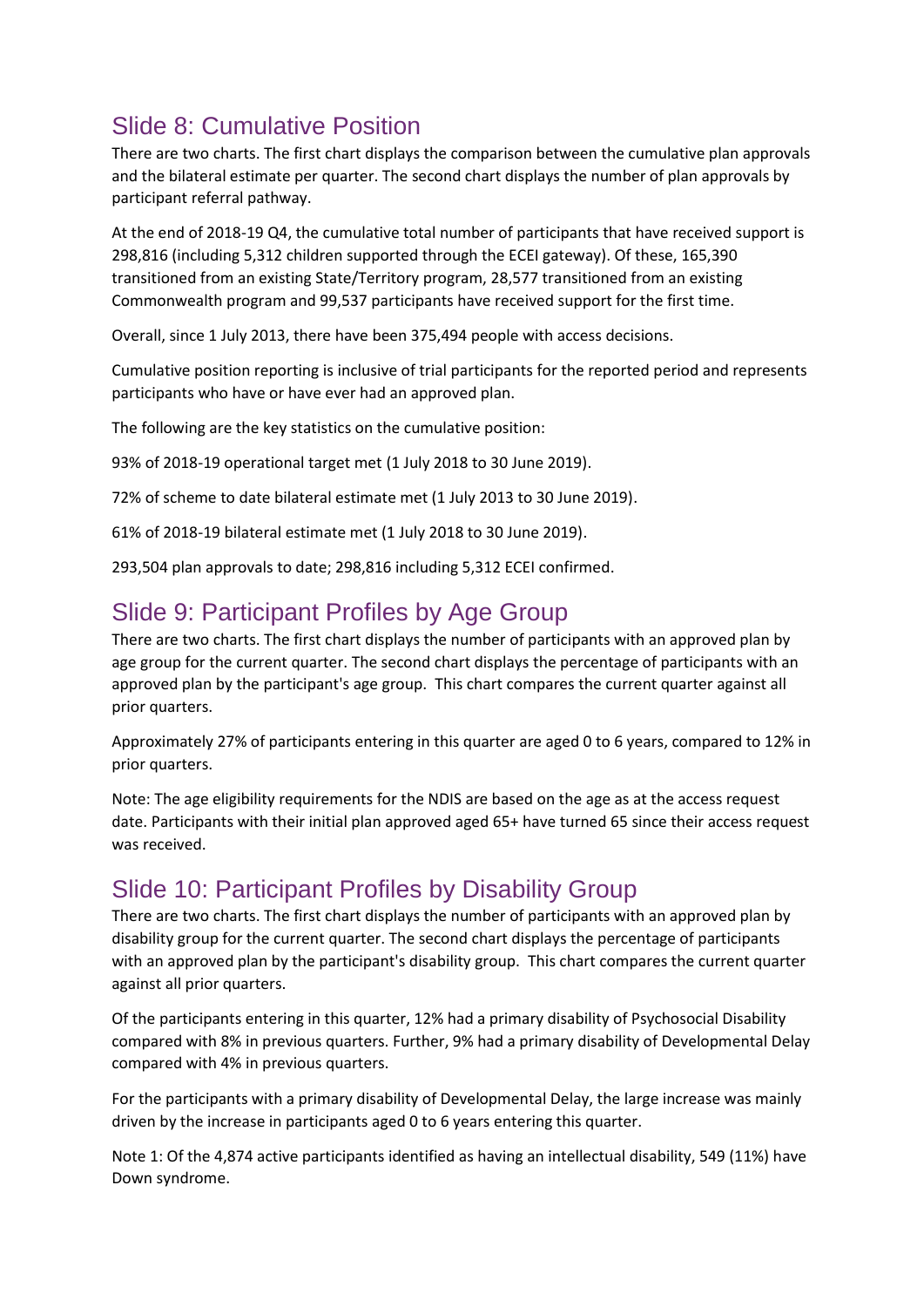Note 2: Since 2017-18 Q1 Developmental Delay and Global Developmental Delay have been reported separately to the Intellectual Disability group.

## Slide 11: Participant Profiles by Level of Function

A chart displays the percentage of participants with an approved plan by the participant's level of function. This chart compares the current quarter against all prior quarters.

For participants with a plan approval in this quarter:

- 31% of participants had a relatively high level of function.
- 44% of participants had a relatively moderate level of function.
- 25% of participants had a relatively low level of function.

These relativities are within the NDIS participant population, and not comparable to the general population.

## Slide 12: Participant Profiles by Gender

The figure on the right displays the amount and percentage of participants with an approved plan per the participant's gender group. This figure compares the current quarter against all prior quarters.

The majority of participants are males. Consistent with population data, this is driven by autism and developmental delay where prevalence rates are higher for males compared with females.

#### Slide 13: Participant Profiles

There are three charts. The first chart displays the percentage of participants with an approved plan by the participant's Aboriginal & Torres-Strait Islander status. The second chart displays the percentage of participants with an approved plan by the participant's Young people in residential aged care status. The third chart displays the percentage of participants with an approved plan by the participant's Culturally and Linguistically Diverse status. All three charts compare the current quarter against all prior quarters.

Of the participants with a plan approved in 2018-19 Q4:

• 7.3% were Aboriginal or Torres Strait Islander, compared with 5.6% in previous periods combined.

• 2.2% were young people in residential aged care, compared with 1.6% in previous periods combined.

• 10.3% were culturally and linguistically diverse, compared with 8.2% in previous periods combined.

The following are the key statistics for the current quarter on Aboriginal & Torres-Strait Islander status.

2,034 Aboriginal and Torres Strait Islander.

23,675 Not Aboriginal and Torres Strait Islander.

2,114 Not Stated.

The following are the key statistics for the current quarter on Young people in residential aged care status.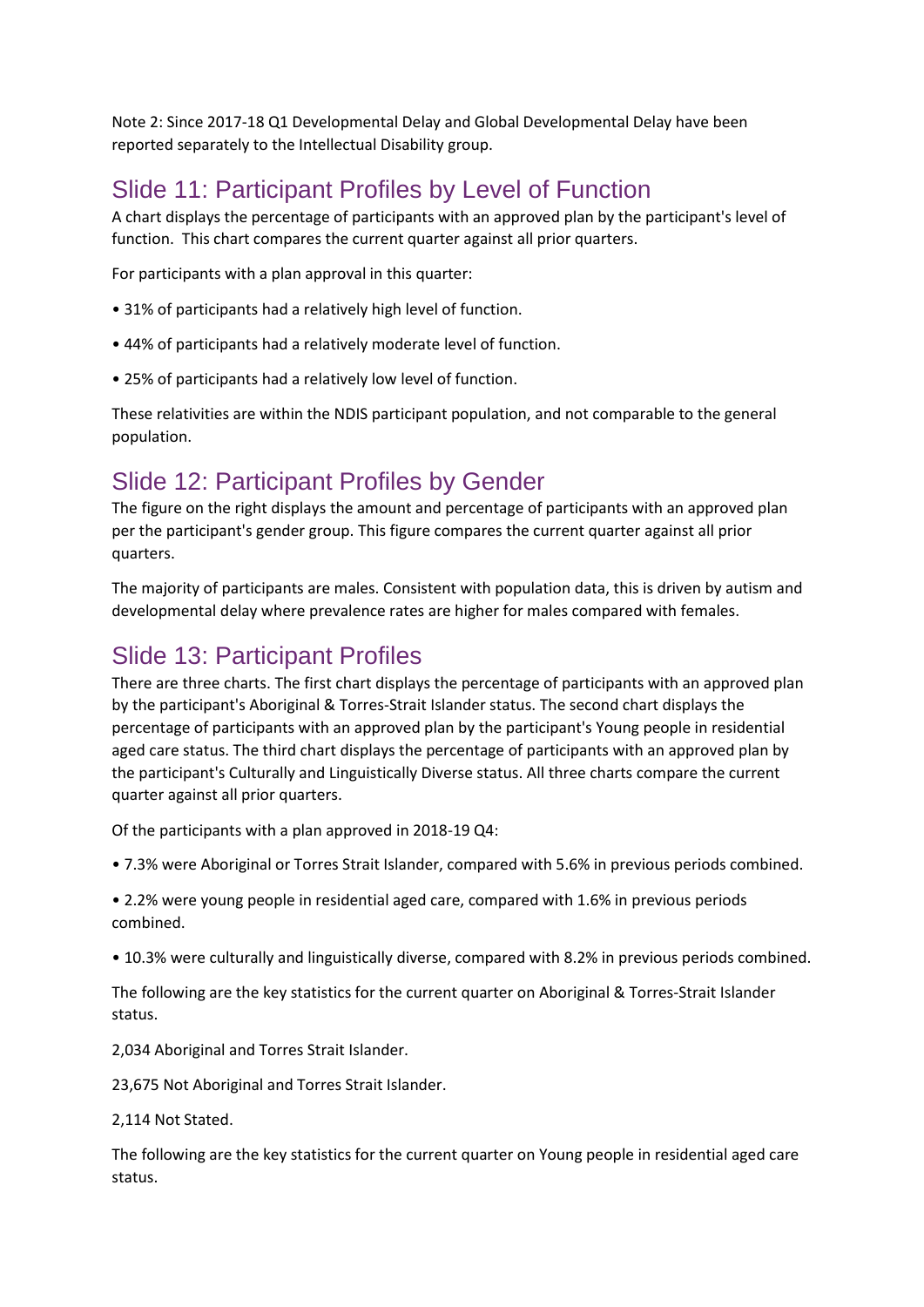607 Young people in residential aged care.

27,216 Not young people in residential aged care.

The following are the key statistics for the current quarter on Culturally and Linguistically Diverse status.

2,871 Culturally and Linguistically Diverse.

24,137 Not Culturally and Linguistically Diverse.

815 Not Stated.

### Slide 14: Plan Management Support Co-ordination

Two charts display the proportion of support coordination and plan management for participants. These charts compare the current quarter against all prior quarters (transition only).

The proportion of participants electing to fully or partly self-manage their plan was higher in 2018-19 Q4 at 29%, compared with 27% in previous quarters combined.

42% of participants who have had a plan approved in 2018-19 Q4 have support coordination in their plan, compared to 39% in previous quarters combined.

## Slide 15: Plan Activation

Two charts display the proportion of the duration to activate plans. These charts compare participants with initial plans approved in 2018-19 Q2, against those with initial plans approved in prior quarters (transition only).

Plan activation refers to the amount of time between a participant's initial plan being approved, and the date the participant first receives support. In-kind supports are included.

The percentage of participants who activated plans within 90 days of initial plan approval was:

- 85% of participants entering in 2018-19 Q2.
- 86% of participants entering in previous quarters combined.

Plan activation figures are approximations based on payment data. As there is a lag between when the support is provided to a participant, and the payment being made, these statistics are a conservative estimate; it is likely plan activation is faster than presented.

Note: Participants with initial plans approved after the end of 2018-19 Q2 have been excluded from the charts. They are relatively new and it is too early to examine their durations to activation.

## Slide 16: Participant Outcomes

A chart displays selected key baseline indicators for participants.

This information on participant outcomes has been collected from 99% of participants who received their initial plan since 1 July 2016 (when they entered the scheme).

• 61% of participants aged 0 to 14 are able to make friends outside of family/carers.

• 52% of participants aged 0 to before school are engaged in age appropriate community, cultural or religious activities, compared to 34% - 37% for other age groups.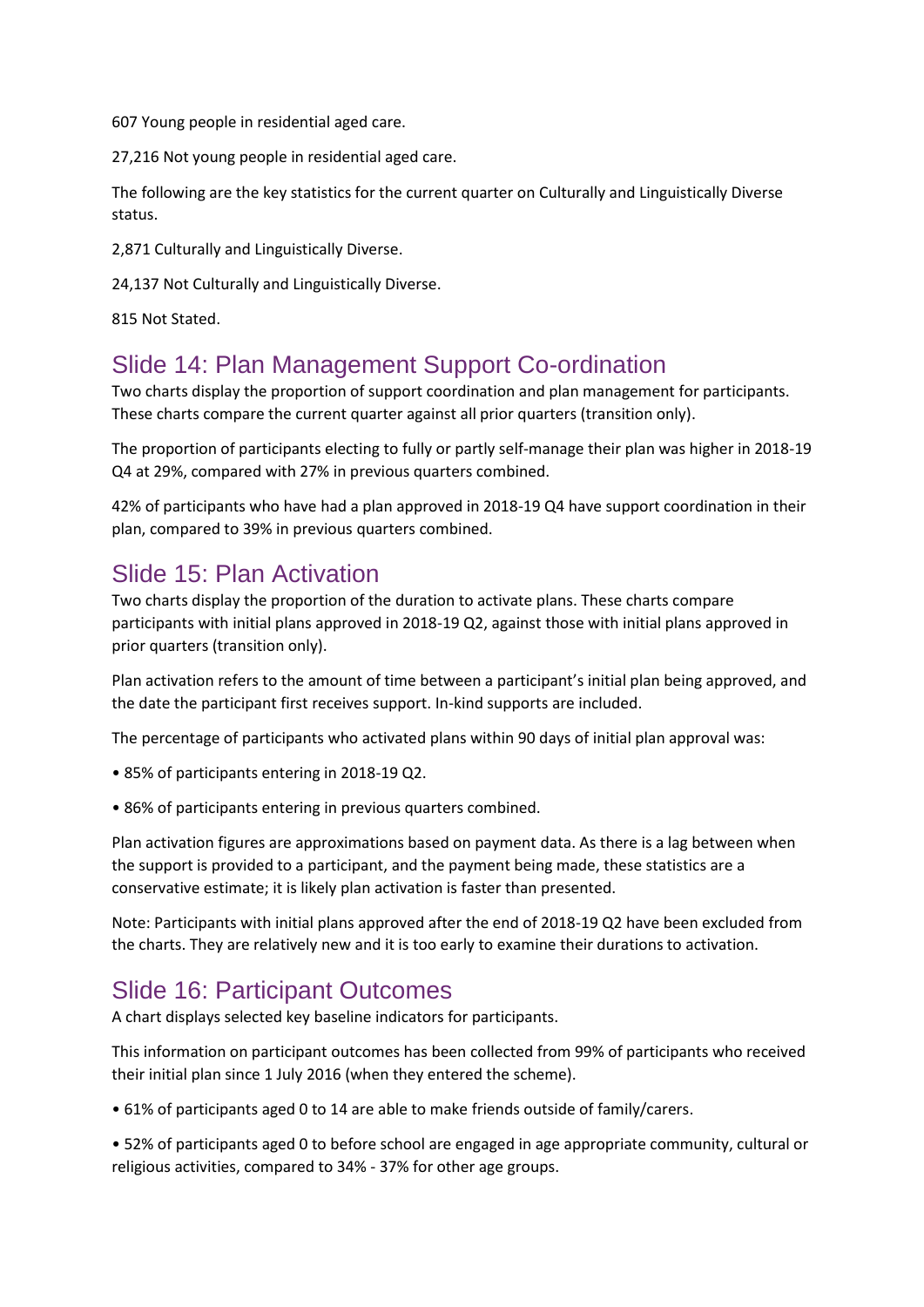• 61% of participants from school age to 14 attend school in a mainstream class, compared to 30% of participants aged 15 to 24.

• 23% of participants aged 25 and over have a paid job, compared to 17% of participants aged 15 to 24.

• 64% of participants aged 25 and over choose what they do every day, compared to 44% of participants aged 15 to 24.

#### Slide 17: Family/Carers Outcomes

A chart displays selected key baseline indicators for family and carers of participants.

The percentage of participants' families/carers when they entered the Scheme (baseline indicators):

• working in a paid job was highest for participants aged 15 to 24 (49%).

• able to advocate for their child/family member was highest for participants aged 0 to 14 (77%).

• who have friends and family they can see as often as they like was highest for participants aged 25 and over (47%).

• who feel in control selecting services was equal for participants aged 15 to 24 and 25 and over (41%).

• who support/plan for their family member through life stage transitions was highest for participants aged 0 to 14 (86%).

#### Slide 18: Has the NDIS helped? Participants

Charts display, from year 1 to year 2, the responses from participants to the question: 'Has the NDIS helped?' split into age categories and life domains.

This data reflects participants' perceptions on whether engagement with the NDIS has helped them.

The NDIA asked the question 'Has the NDIS helped?' to individuals who entered the Scheme between 1 July 2016 and 30 June 2017, after their first year participating in the Scheme and again at the end of their second year of the Scheme.

Participant perceptions in general improve from year one to year two of participation in the NDIS. The greatest improvements across most age groups were demonstrated within the 'Daily living' domain. However, for the 'Work' domain, the results deteriorated from year one to year two.

### Slide 19: Has the NDIS helped? Family/Carers

Charts display, from year 1 to year 2, the percentage of family and carers who thought the NDIS has helped in various domains.

This data reflects families and carers' perceptions on whether engagement with the NDIS has helped them.

The NDIA asked the question 'Has the NDIS helped?' to families and carers of individuals who entered the Scheme between 1 July 2016 and 30 June 2017, after their first year participating in the Scheme and again at the end of their second year of the Scheme.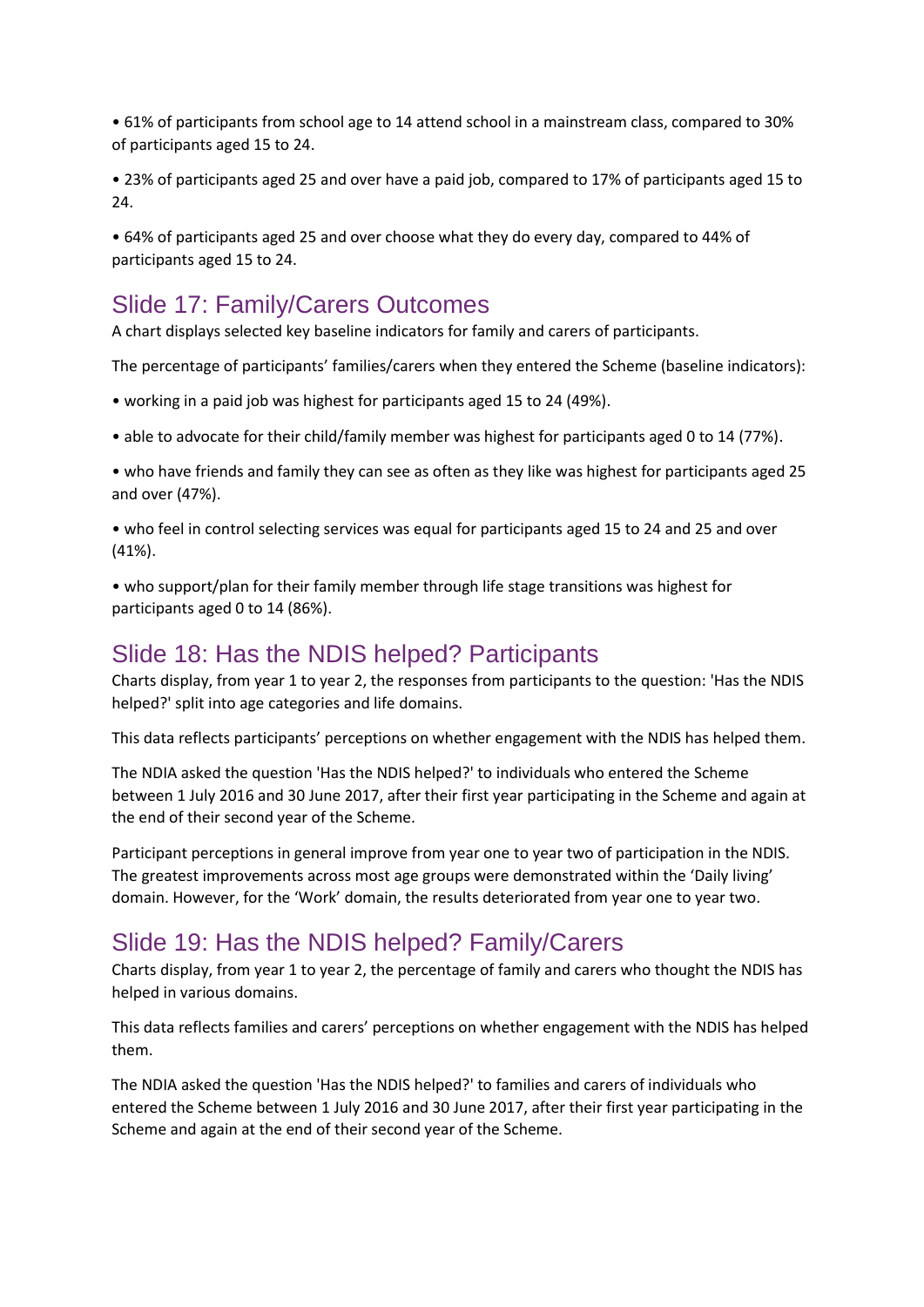Overall, the perception of families and carers was that participant outcomes had improved from the first year with the NDIS to their second year. The one exception was the response to the question 'Has the NDIS helped you with your health and wellbeing?' for the 15 and over age group.

#### Slide 20: Participants in Work

A chart displays, from baseline to year 2, the percentage of participants in paid work by age group.

The NDIA is acutely aware of the benefits that employment brings to participants and tracks employment outcomes to see whether the NDIS has helped participants to find paid work.

Baseline measures on employment are collected as a participant enters the Scheme, after their first year and again at the end of their second year of the Scheme. This data relates to participants who entered the Scheme between 1 July 2016 and 30 June 2017.

The percentage of participants in paid work increased from a baseline of 13% to 22% in year two for those aged 15 to 24, but decreased from 26% to 25% for those aged 25 and over. Overall, the percentage of participants in employment increased from 23% to 24%.

# Slide 21: Participants involved in community and social activities

A chart displays, from baseline to year 2, the percentage of participants engaged in social activities in their community.

The number of participants engaging in community and social activities is one of the key measures for ensuring quality experiences and outcomes for participants.

For participants who entered the Scheme between 1 July 2016 and 30 June 2017, levels of engagement in community and social activity are being tracked to see whether the NDIS has helped them to increase their participation.

Across all age groups, there was considerable increase in the percentage of participants engaged in community and social activities this quarter. The growth was most prevalent for the 15 to 24 age group, which saw an increase from 31% to 43%.

## Slide 22: Participant Satisfaction

A chart displays, by quarter, the proportion of participants describing satisfaction with the Agency's planning process as 'good' or 'very good'.

90% of participants rated their satisfaction with the Agency's planning process as either good or very good in the current quarter. This has increased since the last quarter.

# Slide 23: Participant Satisfaction - New Survey Method

A chart displays, for prior quarters compared with the current quarter, the proportion of participants who agreed with statements about different stages of the NDIS participant pathway.

A new participant satisfaction survey has been developed to better record the experience of NDIS participants and their families and carers at different stages of the participant pathway.

It began roll-out on 1 September 2018 and will become the primary tool for analysing participant experience. The new survey is designed to gather data at the four primary stages of the participant pathway: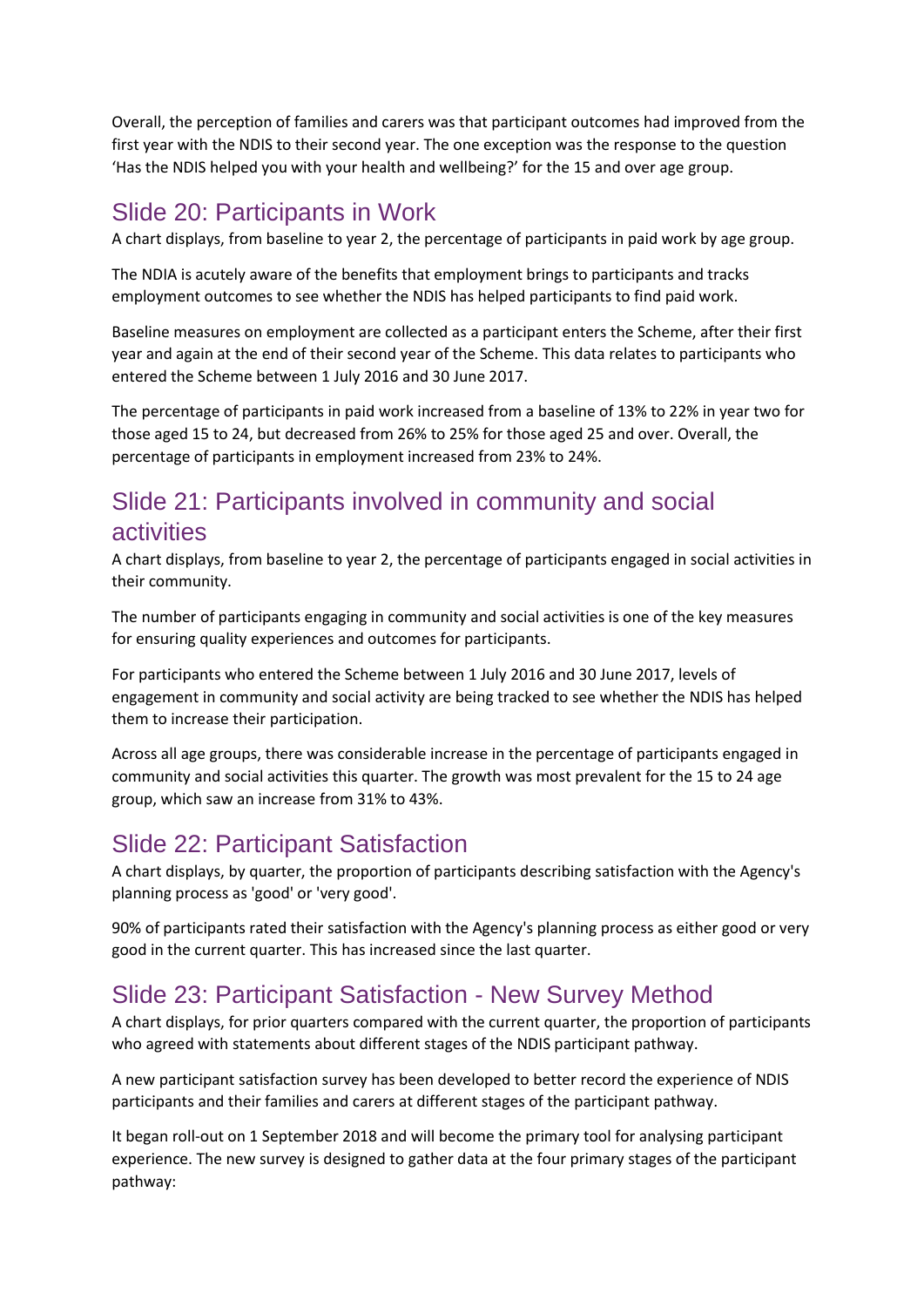- Access.
- Pre-planning.
- Planning.
- Plan Review.

Generally there have been improvements in participant satisfaction at all stages of the pathway in this quarter. There is still work required to improve participant understanding of the NDIS process and what happens next for individuals at each stage of the process.

#### Slide 24: Part 2: Committed Supports and Payments

Both committed and paid supports to participants are increasing in line with the growing scheme.

Of the \$27.1 billion that has been committed in participant plans, \$18.0 billion has been paid to date.

## Slide 25: Summary

This section presents information on the amount committed in plans and payments to service providers and participants.

Summary of payments for supports provided by financial year since the NDIS trial was launched in 2013-14:

2013-14: \$85.8m,

2014-15: \$370.9m,

2015-16: \$704.1m,

2016-17: \$2,181.4m,

2017-18: \$5,387.2m,

2018-19: \$9,289.0m.

Percentage of committed supports utilisation by financial year:

2013-14: 65%,

2014-15: 75%,

2015-16: 75%,

2016-17: 67%,

2017-18: 70%.

Utilisation of committed supports in 2018-19 is still emerging.

#### Slide 26: Committed Supports and Payments

A table and a graph show the comparison between the total committed supports and paid support for each year since scheme inception.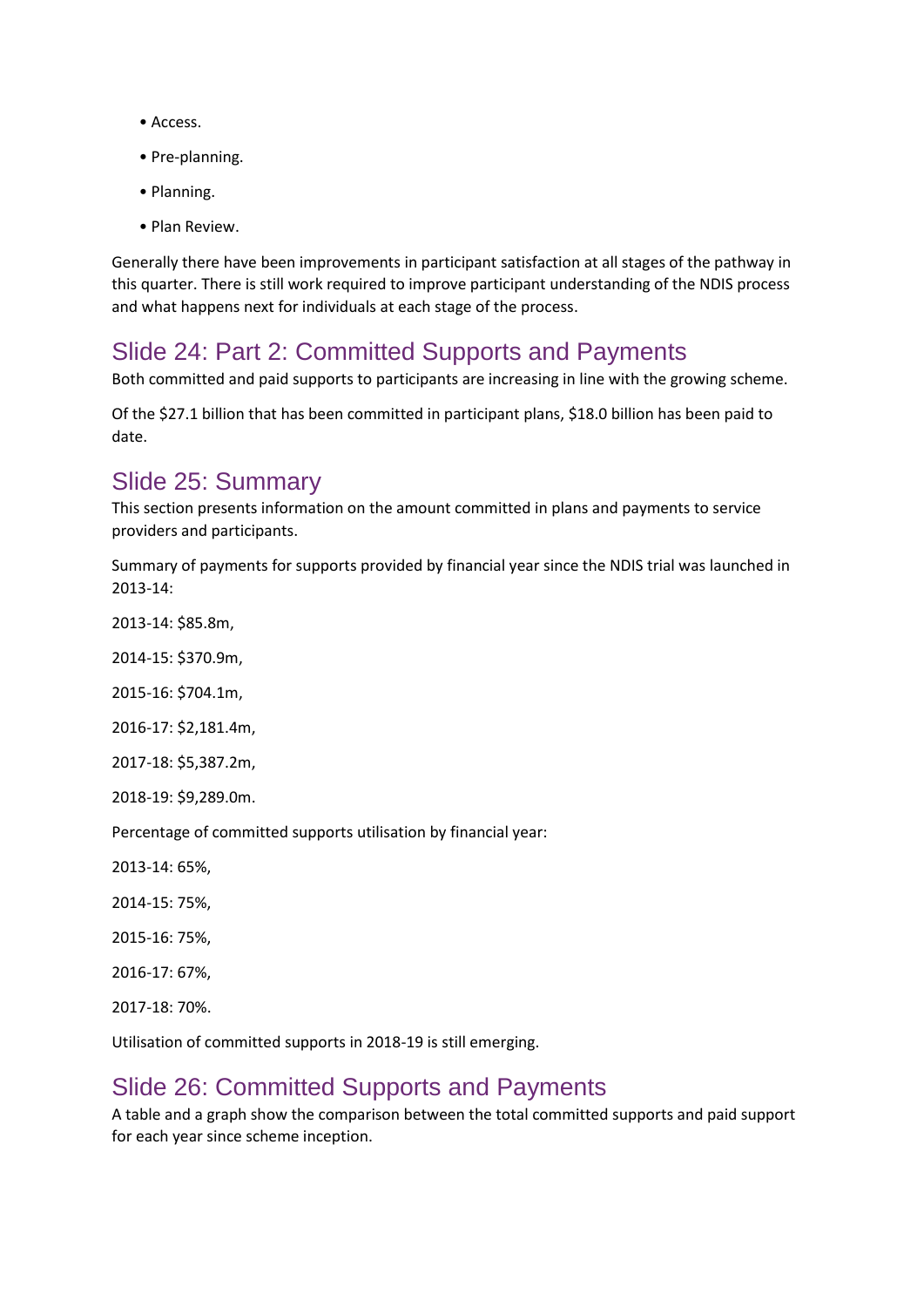This data shows the committed supports by the year they are expected to be provided, in comparison to the committed supports that have been paid.

Of the \$27.1 billion that has been committed in participant plans, \$18.0 billion has been paid to date.

Summary of committed supports paid in financial years since the NDIS trial launched:

2013-14: \$85.8m, 2014-15: \$370.9m,

2015-16: \$704.1m,

2016-17: \$2,181.4m,

2017-18: \$5,387.2m,

2018-19: \$9,289.0m .

## Slide 27: Committed Supports by Cost Band

Two charts (including and excluding SIL) show the comparison of the distribution of average annualised committed supports by cost band for the current and previous quarter.

This quarter, the proportion of initial plan approvals with average annualised committed supports greater than \$30,000 has increased since the previous quarter. The increase in average committed supports was driven by indexation of plans to reflect 2019-20 price changes which was applied on 30 June 2019. This is the case whether Supported Independent Living (SIL) supports are included or excluded in the figures.

## Slide 28: Committed Supports by Age Band

A graph shows the comparison between the average annualised committed supports by age band for the current and previous quarter.

This quarter, supports have increased at each age group compared with prior quarters. This increase was driven by indexation of plans to reflect 2019-20 price changes which was applied on 30 June 2019.

Average annualised committed supports increase steeply between participants 0-6 through to age 34, stabilising to age 55 and reducing in participants of older years.

Note: The age eligibility requirements for the NDIS are based on the age as at the access request date. Participants with their initial plan approved aged 65+ have turned 65 since their access request was received.

## Slide 29: Committed Supports by Disability Group

A graph shows the comparison between the average annualised committed supports by primary disability group for the current and previous quarter.

The highest average annualised committed supports are for participants with Spinal Cord Injury, Cerebral Palsy and Acquired Brain Injury.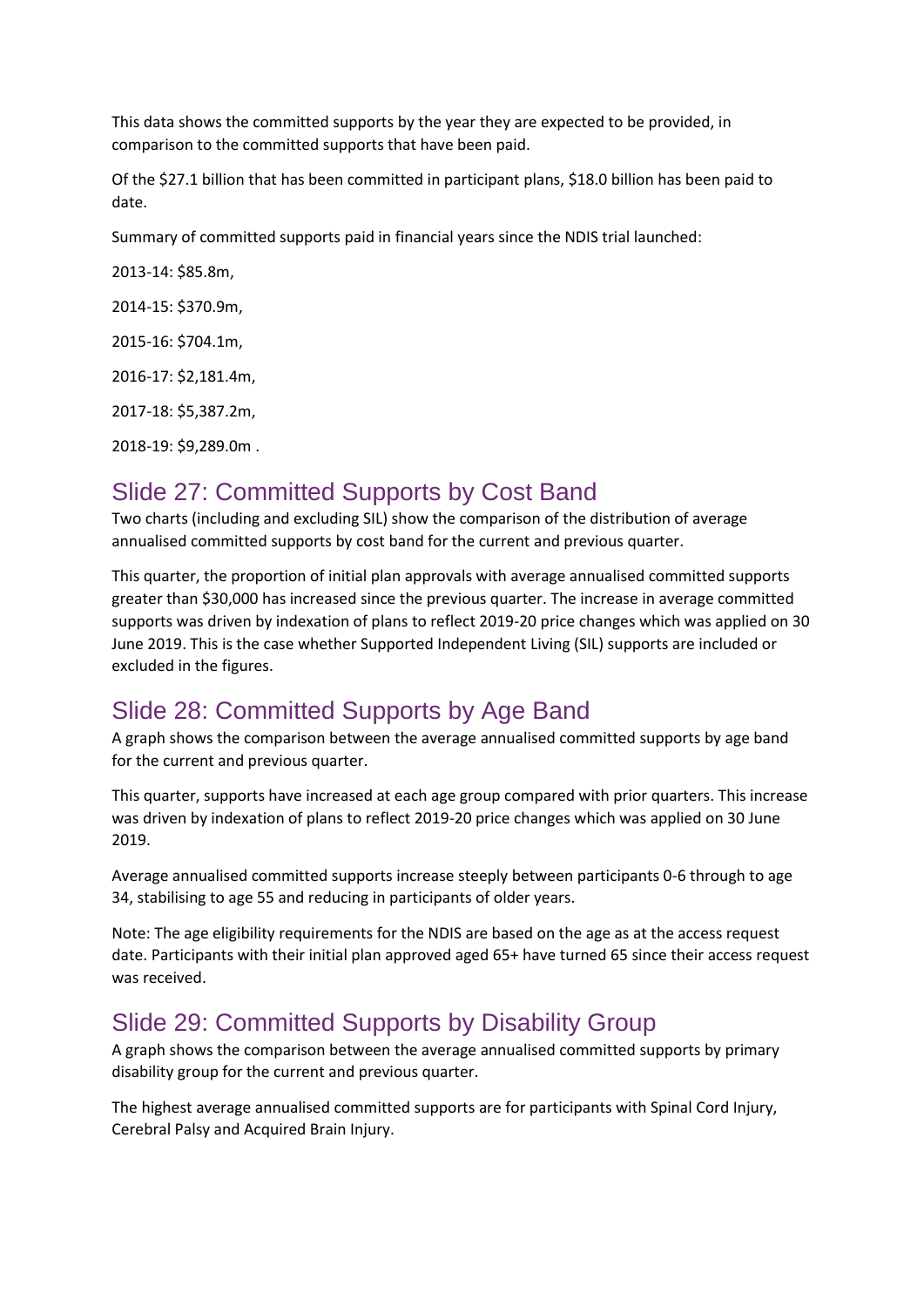# Slide 30: Committed Supports by Level of Function

A graph shows the comparison between the average annualised committed supports by level of function for the current and previous quarter.

The average annualised committed supports generally increase among participants with higher needs.

Note: High, medium and low function is relative within the NDIS population and not comparable to the general population.

# Slide 31: Utilisation of Committed Supports

A graph shows the comparison between the utilisation of committed supports by the year that the support was expected to be provided.

This data demonstrates the utilisation of committed supports by the year they were expected to be provided as at 31 March 2019 and 30 June 2019.

As there is a lag between when support is provided and when it is paid, the utilisation in 2018-19 will increase.

Experience shows that participants utilise less of their first plan, compared with their second and subsequent plans, as it takes time to familiarise with the NDIS and decide which supports to use.

There were a large number of participants who received their first plan in 2016-17 and 2017-18 which largely explains why utilisation rates are lower in these periods.

Experience for 2018-19 is still emerging.

## Slide 32: Utilisation of Committed Supports by Plan Number

A graph shows the utilisation of committed supports by plan number from 1 January 2018 to 31 December 2018.

Participants utilise a greater proportion of their subsequent plans when compared to their initial plan.

Note 1: Participants receiving in-kind supports are excluded from this analysis as it is not possible to accurately separate in-kind payments and committed amounts between plans.

Note 2: Only utilisation of committed supports from 1 January 2018 to 31 December 2018 is shown, as experience in the most recent 6 months is still emerging.

Due to the increasing levels of total committed supports over time, more recent months have a heavier weighting on the 12-month utilisation rates. December 2018 is the most recent month included in this report and therefore has the highest weighting. The holiday season in December results in a low level of supports being provided relative to other months, and this has the effect of reducing the 12-month utilisation rates compared to what was observed last quarter.

### Slide 33: Part 3: Providers and Markets

The provider network grows in scale and diversity, increasing participants' access to high quality services.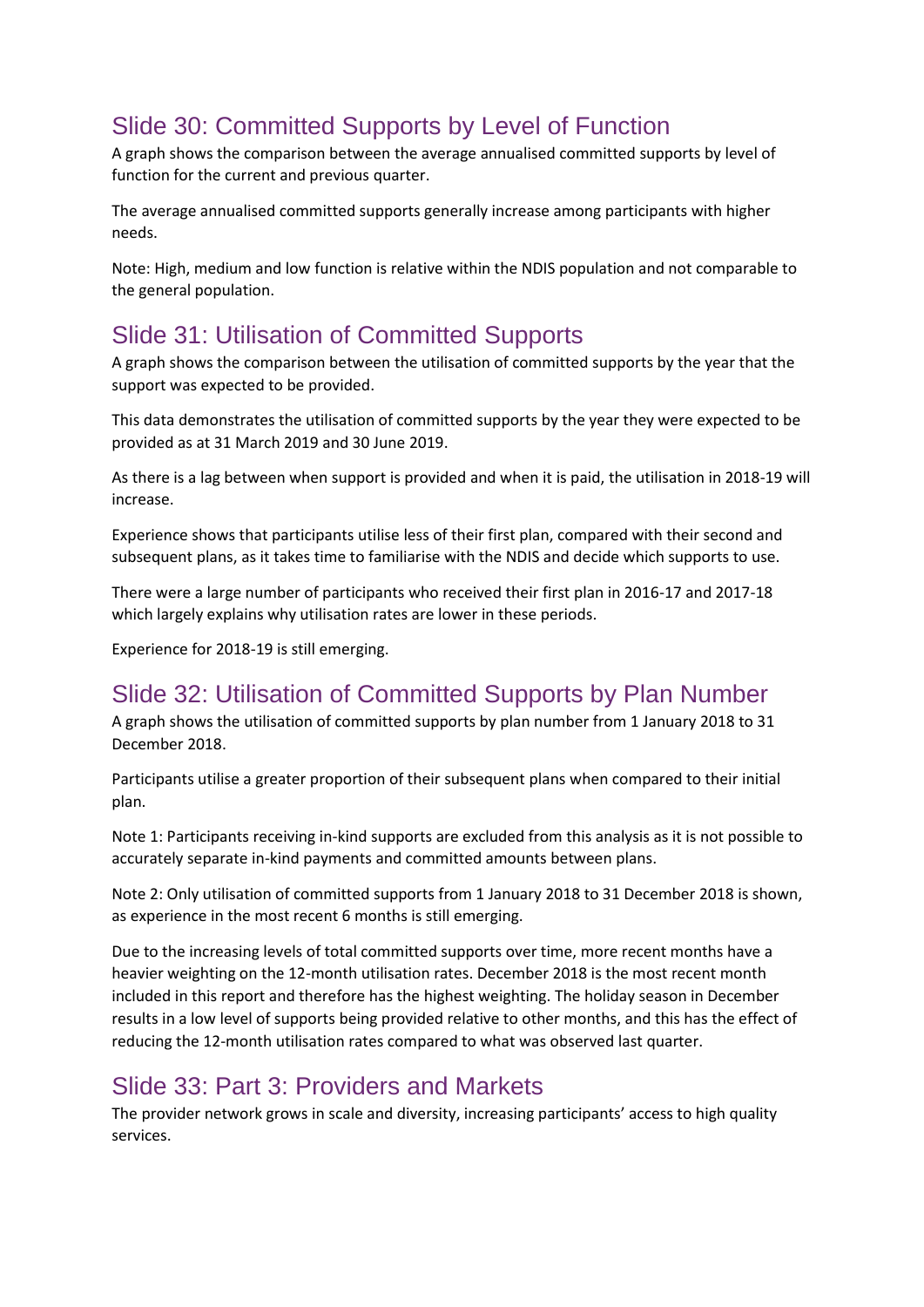There were a total of 21,510 providers as at 30 June 2019, representing a 6% increase on last quarter. Of these, 57% were active.

The new NDIS Quality and Safeguards Commission (NQSC) commenced to regulate quality and safeguarding of NDIS supports and services. The NQSC has been active in New South Wales and South Australia from 1 July 2018, and will be in other jurisdictions starting from 1 July 2019.

#### Slide 34: Summary

This section contains information on registered service providers and the market, with key provider and market indicators presented.

Provider registration

•To provide supports to NDIS participants, a service provider is required to register and be approved by the NDIA in all States/Territories other than New South Wales and South Australia.

•Since 1 July 2018, providers in New South Wales and South Australia register with the NQSC by submitting a registration request, indicating the types of support they are accredited to provide.

How providers interact with participants

•NDIS participants have the flexibility to choose the providers who support them.

•Providers are paid for disability supports and services provided to the participants.

The following are the key statistics:

21,510 approved providers, 57% of which were active at 30 June 2019.

80-95% of payments made by the NDIA are received by 25% of providers.

46% of service providers are individuals/sole traders.

Therapeutic supports has the highest number of approved service providers, followed by household tasks and assistance with travel/transport arrangements.

#### Slide 35: Providers over time

A chart displays the cumulative number of approved service providers since December 2016 by the type of provider, individual/sole trader or company/organisation.

As at 30 June 2019, there were 21,510 registered service providers, of which 9,824 were individual/sole trader operated businesses and 11,686 were companies or organisations.

The number of approved service providers increased by 6% from 20,208 to 21,510 in the quarter. Currently, 46% of approved service providers are individuals/sole traders.

1.52 average number of providers per participant.

Note: The new NDIS Quality and Safeguards Commission (NQSC) has been established to regulate providers in NSW and SA from 1 July 2018, and other jurisdictions starting from 1 July 2019.

#### Slide 36: Proportion of Active Providers

The figure displays the proportion of active and not yet active providers.

As at 30 June 2019, 57% of providers were active and 43% were inactive.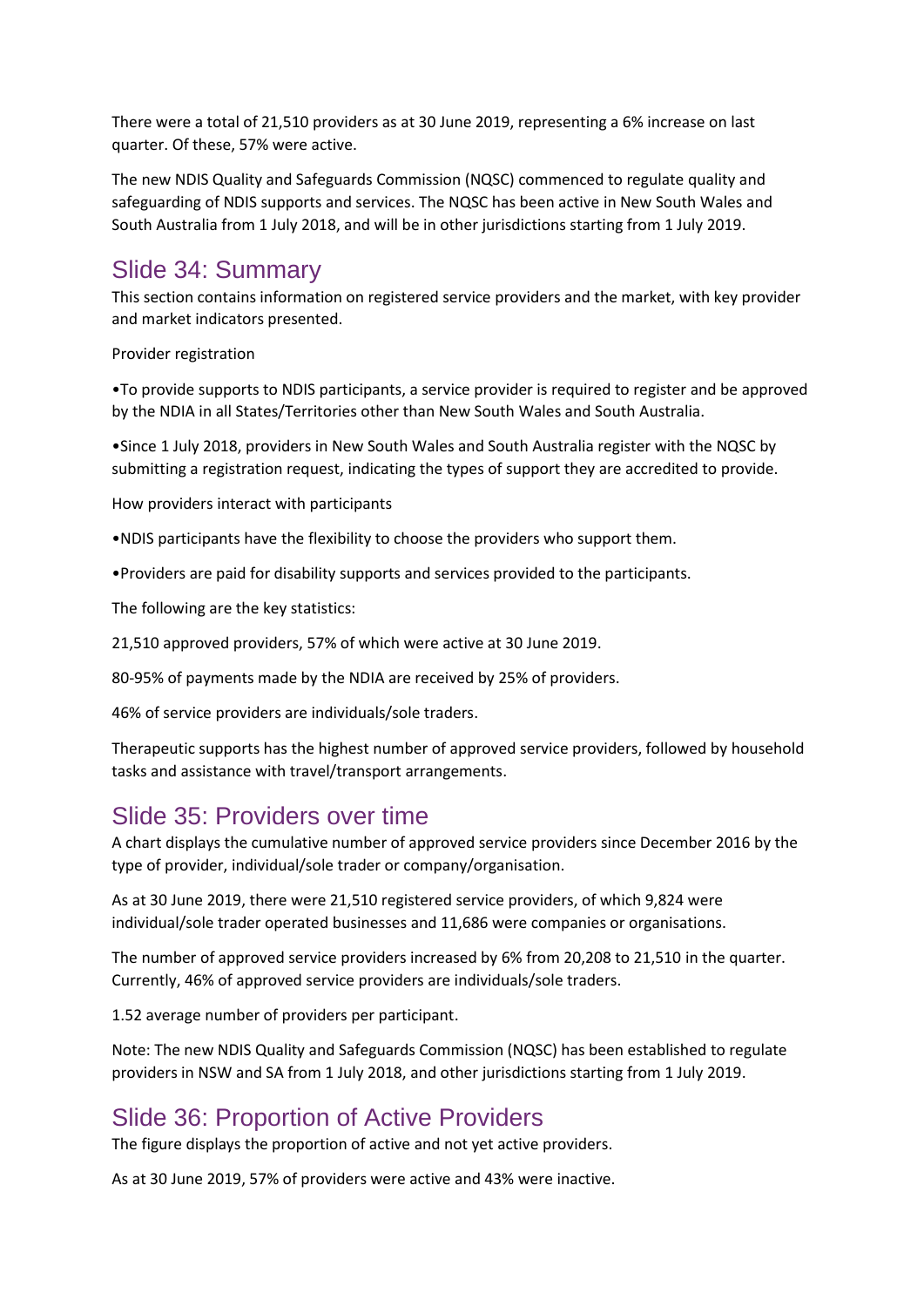Of the total providers, 2,334 began delivering new supports in the quarter.

#### Slide 37: Approved Registration Groups

A chart displays the approved providers by the changes in registration group and percentage over the quarter.

The number of approved providers has increased for most registration groups over the quarter.

The registration groups with the largest numbers of approved providers continue to grow:

- Therapeutic Supports: from 9,539 to 10,132 (6% increase).
- Household Tasks: from 5,813 to 6,368 (10% increase).
- Assistance with travel/transport arrangements: from 4,279 to 4,644 (9% increase).
- Innovative Community Participation: from 3,273 to 3,616 (10% increase).
- Assistance products for personal care and safety: from 2,992 to 3,261 (9% increase).

### Slide 38: Active Registration Groups

A chart displays the active providers by the changes in registration group and percentage over the quarter.

The number of providers active in each registration group has increased for most registration groups over the quarter.

The registration groups with the largest numbers of active providers continue to grow:

- Therapeutic Supports: from 6,028 to 6,484 (8% increase).
- Household tasks: from 2,645 to 2,929 (11% increase).
- Participation in community, social and civic activities: from 1,792 to 1,953 (9% increase).
- Early Intervention supports for early childhood: from 1,658 to 1,753 (6% increase).
- Daily Personal Activities: from 1,594 to 1,736 (9% increase).

#### Slide 39: Market share of top providers

25% of service providers received 80-95% of the dollars paid for major registration groups.

87% Daily personal activities.

90% Early intervention supports for early childhood.

- 83% Participation in community, social and civic activities.
- 91% Therapeutic supports.
- 89% Assistance with daily life tasks in a group or shared living arrangement.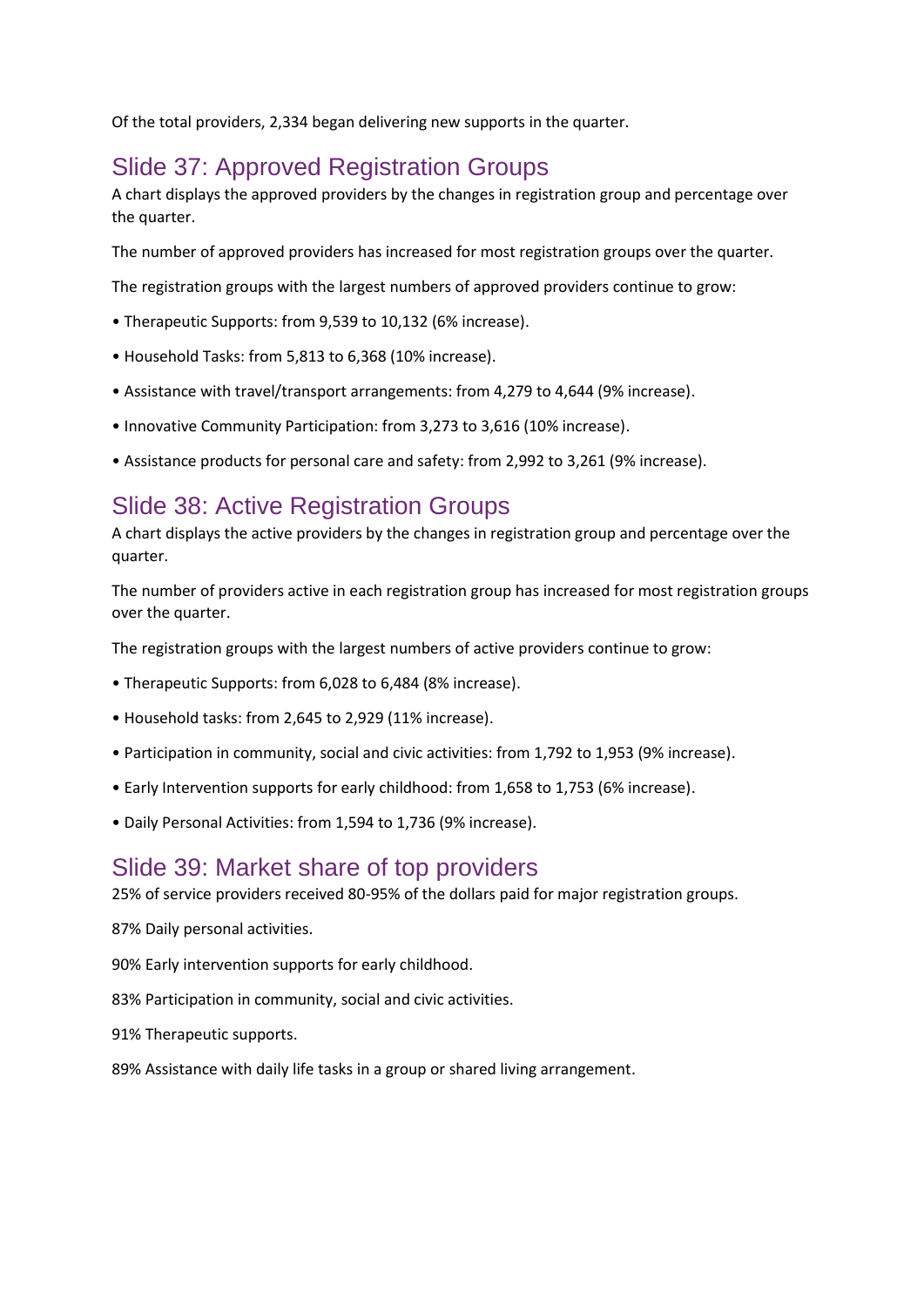# Slide 40: Part 4: Information, Linkages and Capacity Building

The Information, Linkages and Capacity Building (ILC) component of the NDIS aims to build the capacity of people with disability in Australia to achieve their goals and for them to be included in all aspects of community life.

## Slide 41: Information, Linkages and Capacity Building (ILC)

Information, Linkages and Capacity Building Investment Strategy

The NDIA has invested \$65.9 million during 2019 through a combination of interim grant rounds and additional bridging support funding to States and Territories Governments to help ensure an orderly transition the new ILC Investment Strategy, prior to the commissioning of new programs during 2019-20.

There were two national interim grant rounds administrated by the NDIA that lay the foundations for the introduction of the ILC investment strategy:

• The Disability People and Families Organisation (DPFO) grant round allocated \$15.5 million to 114 organisations and 13 priority cohort group organisations across Australia to deliver one-year projects from July 2019.

• The Economic Participation grant round will allocate up to \$19.9 million to support organisations to build the capacity of people with disability, and for employers to improve employment outcomes for people with disability. $1$ 

Both of these enabled the testing of components of the ILC investment strategy.

As part of the ILC Investment Strategy the NDIA will continue the progressive roll-out of funding programs throughout 2019.

• The first program is the National Information Program (NIP) opened on Friday 5 April 2019, which aims to increase the accessibility, quality and consistency of confirmation about disability types, current services and support options available to people with disability, carers and families throughout Australia.<sup>2</sup>

• The second program to be released will be the Individual Capacity Building Program (ICBP), which builds on the extensive evidence base for the use of peer support in building skills for people with disability.

• The third program to be released will be Mainstream Capacity Building Program, which aims to ensure the equity of access to and increase inclusions of people with disability in mainstream services.

• The fourth program to be released will be Economic and Community Participation Program, which aims to increase the social and economic participation, including employment outcomes, of people with disability. The third and fourth programs also aim to build the capacity of the community to

**.** 

 $1$  Note 1: This grant supports the objectives of the NDIS Participant Employment Taskforce, and while currently under assessment, results are expected to be announced shortly.

 $2$  Note 2: This grand round is currently under assessment with results to be announced shortly.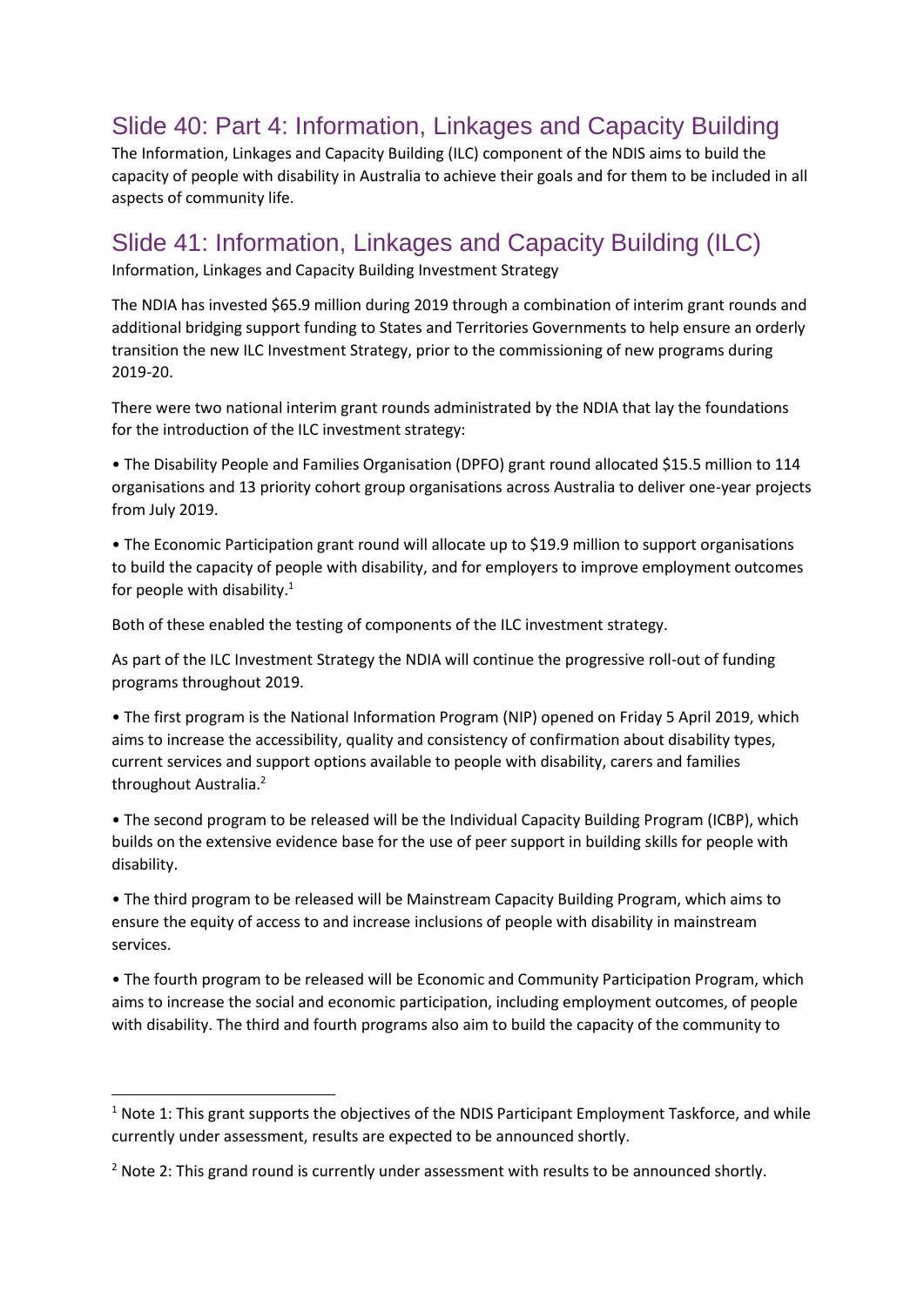create opportunities for people with disability to contribute to community prosperity and participate in community life.

ILC Strategy Towards 2022

In December 2018, the NDIA introduced the 'ILC Strategy Towards 2022' which guides the investment of ILC funds from 2019-20 to 2021-22.

Through the strategy, the NDIA provides grants to organisations to deliver ILC projects in the community that enable all people with disability, their families and their carers to benefit from a more inclusive, accessible and connected Australia.

The ILC Strategy Towards 2022 will see ILC administered through these four discrete, but complementary programs.

## Slide 42: Part 5: Mainstream Interface

The proportion of participants entering in the current quarter and accessing mainstream services is slightly higher compared to prior quarters.

## Slide 43: Mainstream Interface

An object displays the comparison of the percentage of participants accessing mainstream supports. The object compares the current quarter against all prior quarters (transition only).

Of the total number of active participants with a plan approved in 2018-19 Q4, 93% access mainstream services, a slight increase from prior quarters. Participants are accessing mainstream services predominantly for health and wellbeing, lifelong learning and daily activities.

The following are the key statistics:

92% of active participants with a plan approved in prior quarters (transition only) access mainstream supports, across the following domains:

- Health and wellbeing (47%).
- Lifelong learning (12%).
- Daily activities (9%).

93% of active participants with a plan approved in 2018-19 Q4 access mainstream supports, across the following domains:

- Health and wellbeing (47%).
- Lifelong learning (11%).
- Daily activities (11%).

## Slide 44: Part 6: Financial Sustainability

The NDIS insurance approach allows pressures on the scheme to be identified early and management responses put in place to respond to these pressures.

The NDIS has been within budget each year of its operation. The NDIS remains within budget for 2018-19.